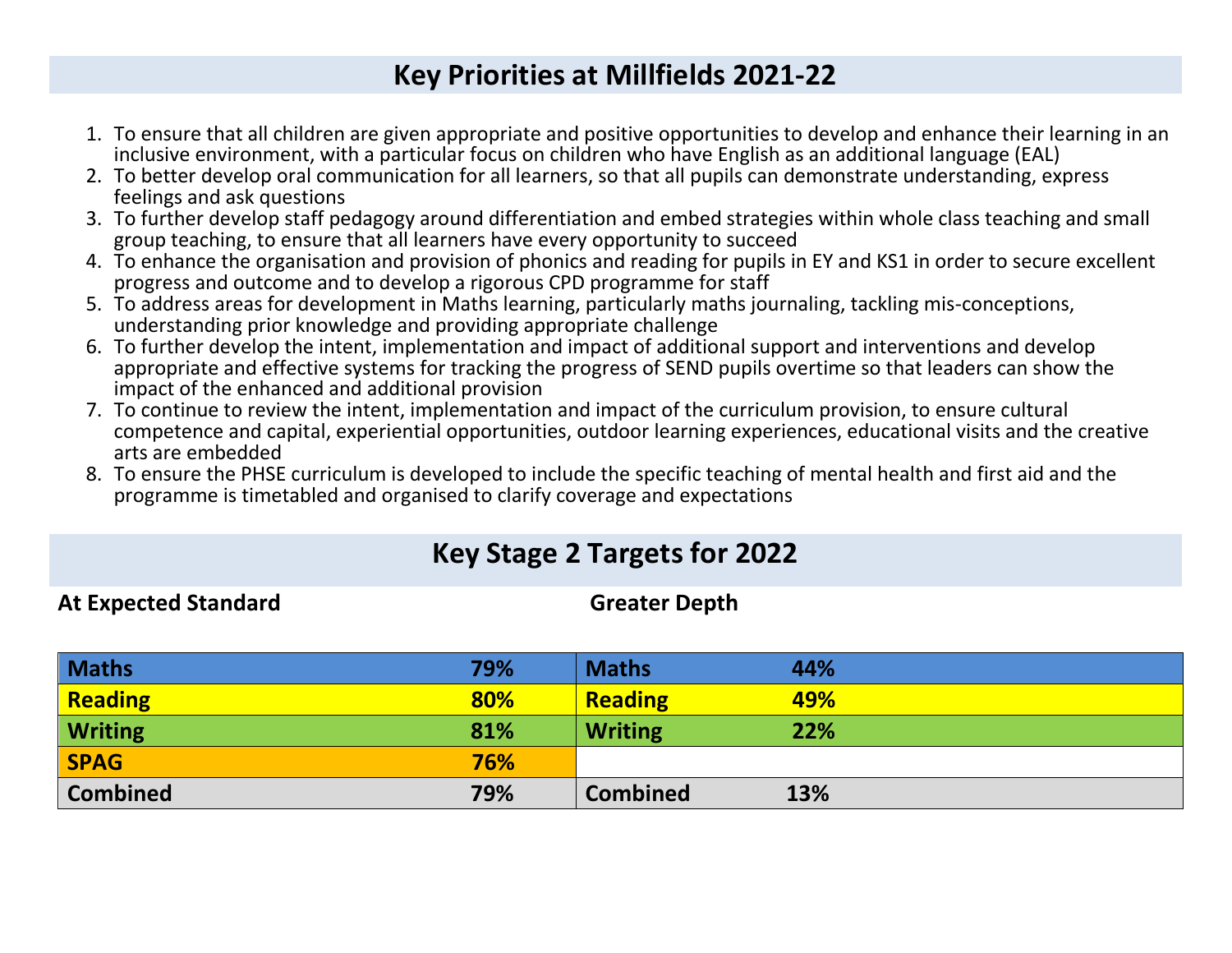## **TO BE CHANGED/AMENDED/UPDATED**

| <b>Areas for development</b>                                                                                                                                                                                                                                       | <b>Actions</b>                                                                                                                                                                                                                                                                              | Impact                                                                                                                                                                                                                                                 | <b>Next Steps</b> |
|--------------------------------------------------------------------------------------------------------------------------------------------------------------------------------------------------------------------------------------------------------------------|---------------------------------------------------------------------------------------------------------------------------------------------------------------------------------------------------------------------------------------------------------------------------------------------|--------------------------------------------------------------------------------------------------------------------------------------------------------------------------------------------------------------------------------------------------------|-------------------|
| 1. To ensure that all<br>children are given<br>appropriate and positive<br>opportunities to develop<br>and enhance their learning<br>in an inclusive<br>environment, with a<br>particular focus on children<br>who have English as an<br>additional language (EAL) |                                                                                                                                                                                                                                                                                             |                                                                                                                                                                                                                                                        |                   |
| 2. To better develop oral<br>communication for all<br>learners, so that all pupils<br>can demonstrate<br>understanding, express<br>feelings and ask questions                                                                                                      |                                                                                                                                                                                                                                                                                             | Lesson observations<br>$\bullet$<br>Performance information is more<br>reliable and shows less variability<br>Book looks have resulted in<br>improvement in marking in<br>specific year groups<br>Staff confidence in delivering<br>Maths has improved |                   |
| 3. To further develop staff<br>pedagogy around<br>differentiation and embed<br>strategies within whole<br>class teaching and small<br>group teaching, to ensure<br>that all learners have every<br>opportunity to succeed.                                         | CPD on specific subject disciplinary knowledge<br>, sequencing and progression within the<br>subject is supporting class teachers with<br>planning. Modelling within CPD of a variety of<br>teaching techniques that support pupils<br>discussions and knowledge sharing within<br>lessons. | $\bullet$                                                                                                                                                                                                                                              |                   |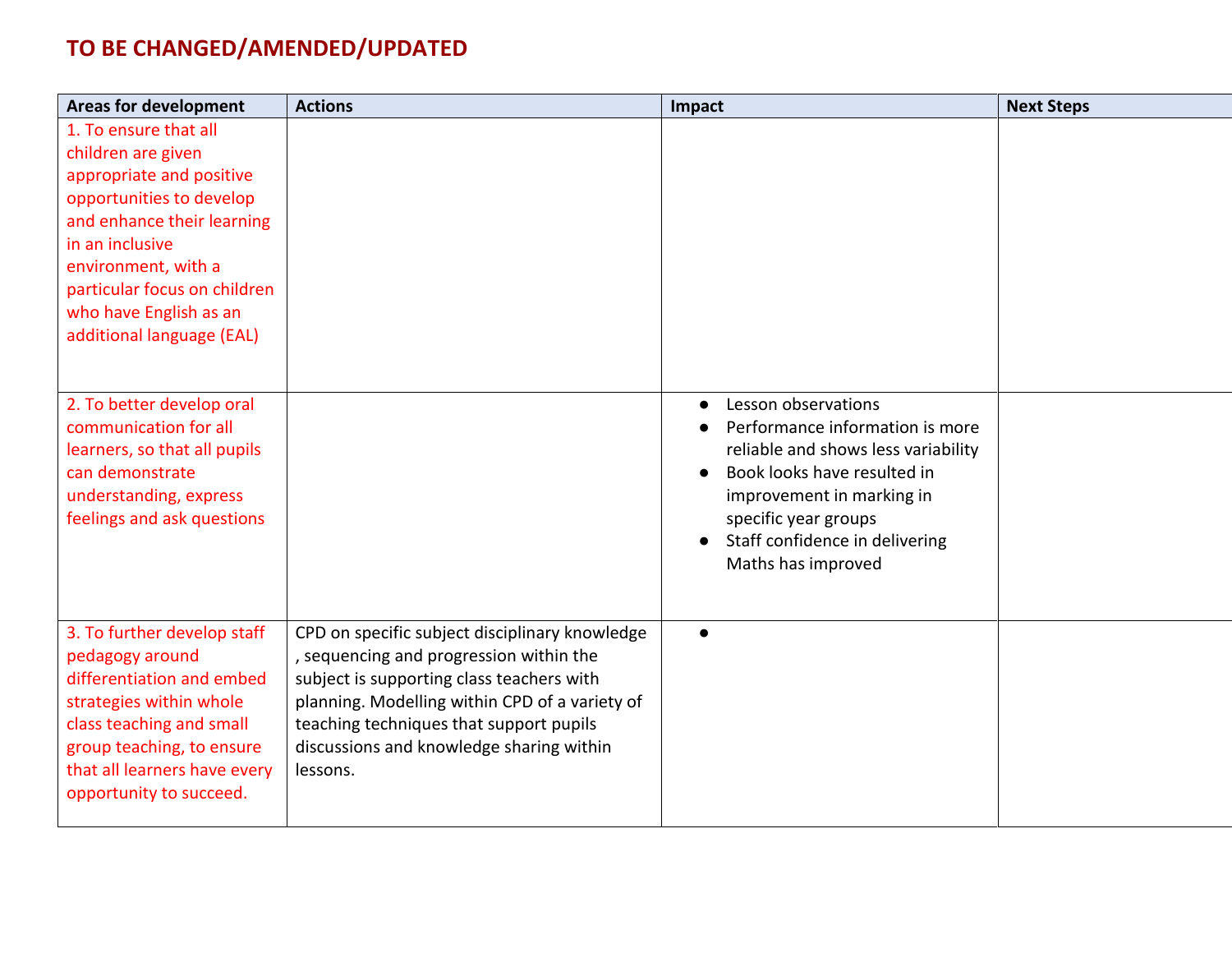| 4. To enhance the<br>organisation and provision<br>of phonics and reading for<br>pupils in EY and KS1 in<br>order to secure excellent<br>progress and outcome and<br>to develop a rigorous CPD<br>programme for staff.                                                                                         | Autumn 2:<br>Year 1 roll out of RWI<br>Spring 1:<br>Reception RWI rolled out.<br>Reception teachers visited London Fields<br>Weekly Training with TLAs with reading leads<br>on Friday's<br>Constant changing of groups                                                                                                                                                                                               |                                                                                                                                                                                                                                                                                                                                                                                        |                                                                                                                                                                                                                                    |
|----------------------------------------------------------------------------------------------------------------------------------------------------------------------------------------------------------------------------------------------------------------------------------------------------------------|-----------------------------------------------------------------------------------------------------------------------------------------------------------------------------------------------------------------------------------------------------------------------------------------------------------------------------------------------------------------------------------------------------------------------|----------------------------------------------------------------------------------------------------------------------------------------------------------------------------------------------------------------------------------------------------------------------------------------------------------------------------------------------------------------------------------------|------------------------------------------------------------------------------------------------------------------------------------------------------------------------------------------------------------------------------------|
| 5. To address areas for<br>development in Maths<br>learning, particularly maths<br>journaling, tackling mis-<br>conceptions, understanding<br>prior knowledge and<br>providing appropriate<br>challenge                                                                                                        |                                                                                                                                                                                                                                                                                                                                                                                                                       |                                                                                                                                                                                                                                                                                                                                                                                        |                                                                                                                                                                                                                                    |
| 6. To further develop the<br>intent, implementation and<br>impact of additional<br>support and interventions<br>and develop appropriate<br>and effective systems for<br>tracking the progress of<br>SEND pupils overtime so<br>that leaders can show the<br>impact of the enhanced<br>and additional provision | P Level target sheets in books to track<br>$\bullet$<br>progress in core subjects<br>Induct new SENCo to ensure<br>$\bullet$<br>consistency of reporting<br>Embed interventions at age-phase level<br>$\bullet$<br>Further enhance quality of SEND in-<br>school provision<br>LSAs and TAs receiving bespoke<br>$\bullet$<br>training from range of agencies<br>including EP service, Maths Lead and<br>Literacy Lead | Teachers and LSAs more<br>$\bullet$<br>knowledgeable about next steps<br>Teachers and LSAs are more<br>involved in the review and<br>evaluation of SEND pupil progress<br>Consistent interventions and small<br>group support show pupils making<br>good progress<br>Support staff report through<br>$\bullet$<br>appraisal meetings that focussed<br>CPD is having an impact on their | Small<br>$\bullet$<br>group/individual<br>meetings with SLT to<br>review targets<br>Timetable regular<br>meetings with SENCo<br>to review provision<br>Review tracking<br>system and good<br>practice from<br>neighbouring schools |